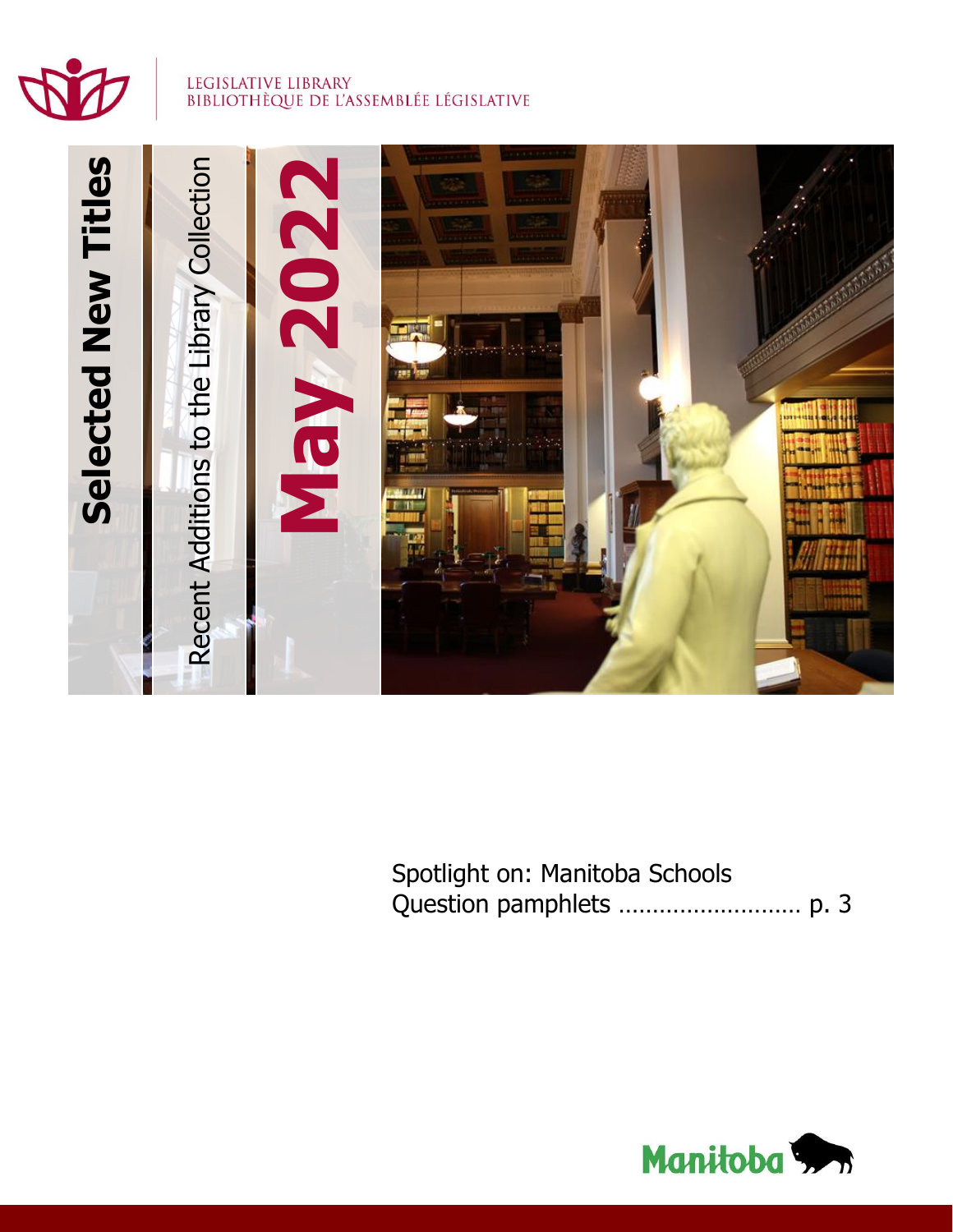# Contents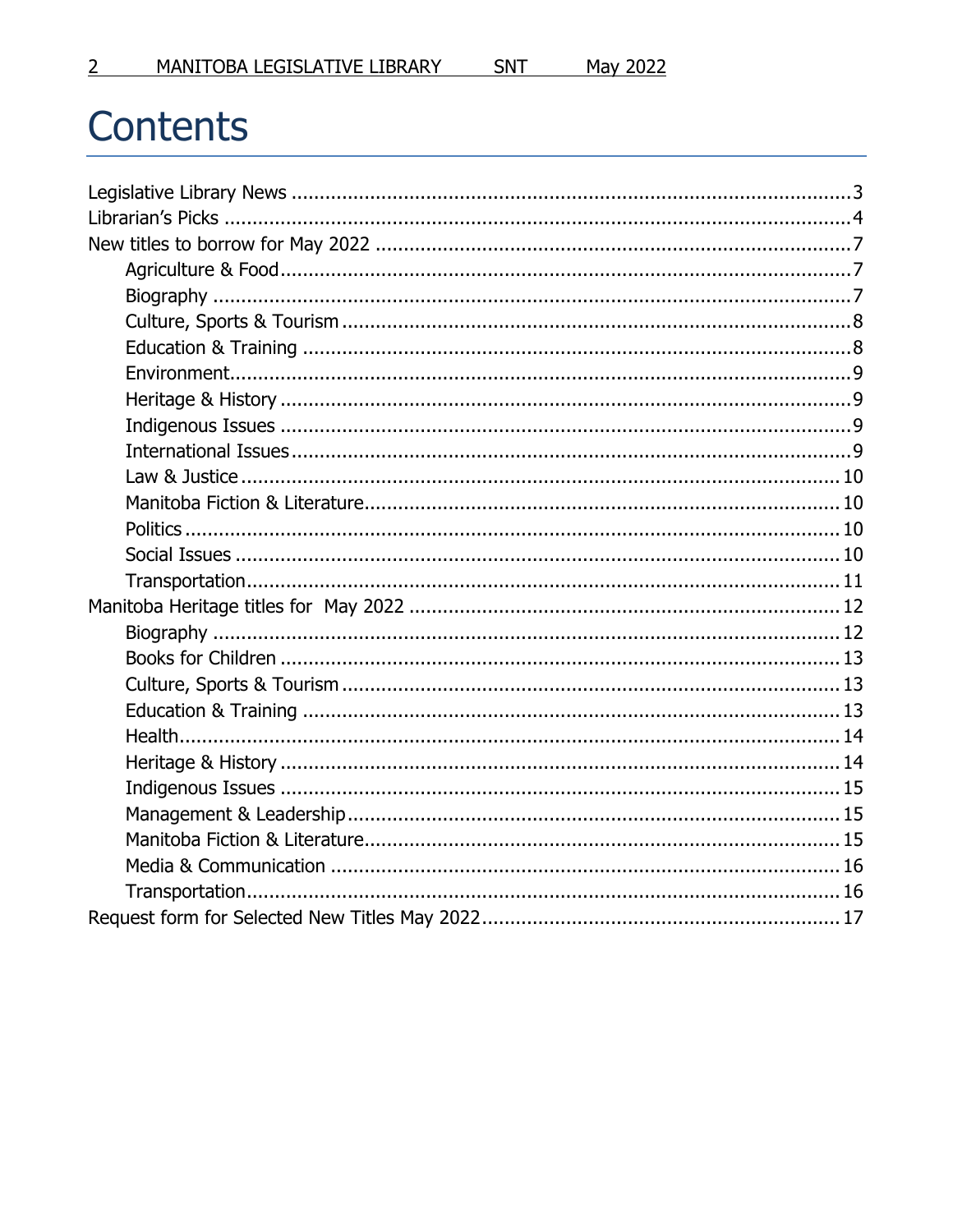# <span id="page-2-0"></span>Legislative Library News

# Spotlight on:

# Manitoba Schools Question pamphlets

The Manitoba Schools Question is a political crisis that started in the early 1890s and resurfaced several times in subsequent decades. The crisis involved public funding of education, minority language rights, and the elimination of religious school systems. The controversy expanded beyond Manitoba's borders, and was one of the key issues in the federal election in 1896.

The Legislative Library's extensive collection of historical pamphlets includes commentaries from prominent voices in Manitoba and across Canada. The pamphlets are in both English and French, from the 1890s to the 1950s.

[A list of the pamphlets included in the collection](https://legislativelibrary.mb.catalogue.libraries.coop/eg/opac/results?blimit=10;qtype=title;bterm=Manitoba%20School%20Question%20pamphlets;locg=1101;fi%3Ahas_browse_entry=14609183%2C5) is available through the library's catalogue. Many of these pamphlets are also available electronically, providing easy access to these important documents from Manitoba's past.



| Pour la Justice<br>La législation scolaire au Nord                                                                                                                                                                                                                                                                                                        |                                                                                                                                                                                                                                                                                      | Is Manitoba Right?                                                                                                                                                                                         |                                                                                                                                                                                                                                                                                                                                                                                                                                                                                                                                                                                                                                           |
|-----------------------------------------------------------------------------------------------------------------------------------------------------------------------------------------------------------------------------------------------------------------------------------------------------------------------------------------------------------|--------------------------------------------------------------------------------------------------------------------------------------------------------------------------------------------------------------------------------------------------------------------------------------|------------------------------------------------------------------------------------------------------------------------------------------------------------------------------------------------------------|-------------------------------------------------------------------------------------------------------------------------------------------------------------------------------------------------------------------------------------------------------------------------------------------------------------------------------------------------------------------------------------------------------------------------------------------------------------------------------------------------------------------------------------------------------------------------------------------------------------------------------------------|
| Ouest - Les discours de MM.<br>Monk et Pelletier - Quelques<br>objections-L'esprit de la Con-<br>fédération : : : : : : :<br><b>PARK</b><br>Discours prononcé au Monument National, le 9 mars 1912<br>par M. Henri Bourassa, directeur da "Devoir"<br>Consultations de M. C. H. Cahan, C. R.<br>光光光线<br><b>MONTREAL</b><br>1912<br>IMPRIMERIE DU "DEVOIR" | The Manitoba<br><b>School Question</b><br>being.<br>A Controversy<br>between<br>The Rev. E. J. B. SALTER and<br>The Rev. A. G. MORICE, O.M.L. M.A.<br>As Published in Letters to<br>the Winnipeg "Free Press"<br>Price: 10 Cents<br>West Canada Publishing Company<br>WINNIPEG, 1913 | A QUESTION OF ETHICS, POLITICS<br>FACTS AND LAW.<br>A Complete Historical and Contro-<br>versial Review of the Manitoba<br>School Question.<br>BY A. B. BETHUNE.<br>Mintreal Board, Photograph Winnerston, | MONSEIGNEUR TACHE<br><b>IINE PAGE DE L'HISTOIRE</b><br>$-$ DES $-$<br>ECOLES DE MANITOBA.<br>CINQ PHASES<br>ETUDE<br>DES.<br>$-$ D'UNE $-$<br>PERIODE DE 78 ANNÉES.<br>1-De 1818 à 1868-Begines divers de la Gilonie d'Assimbola.<br>2-De 1868 à 1870 - Les troubles de la Rivière-Rouge et leur solution.<br>2-Ds 1870 à 1888-les bés de Manitola frequentes aux scoles des deux sec-<br>tions de la population.<br>1-De 1888 à 1889 - Atondon des Ecoles Catholiquer et montien des Ecoles<br>Protestimtes.<br>3.-De 1890 à ce jour.-Effecte pour obtenir justice.<br><b>SAINT-BONIFACE</b><br>IMPRIME PAR "LE MANITOBA,"<br>A.D. 1898. |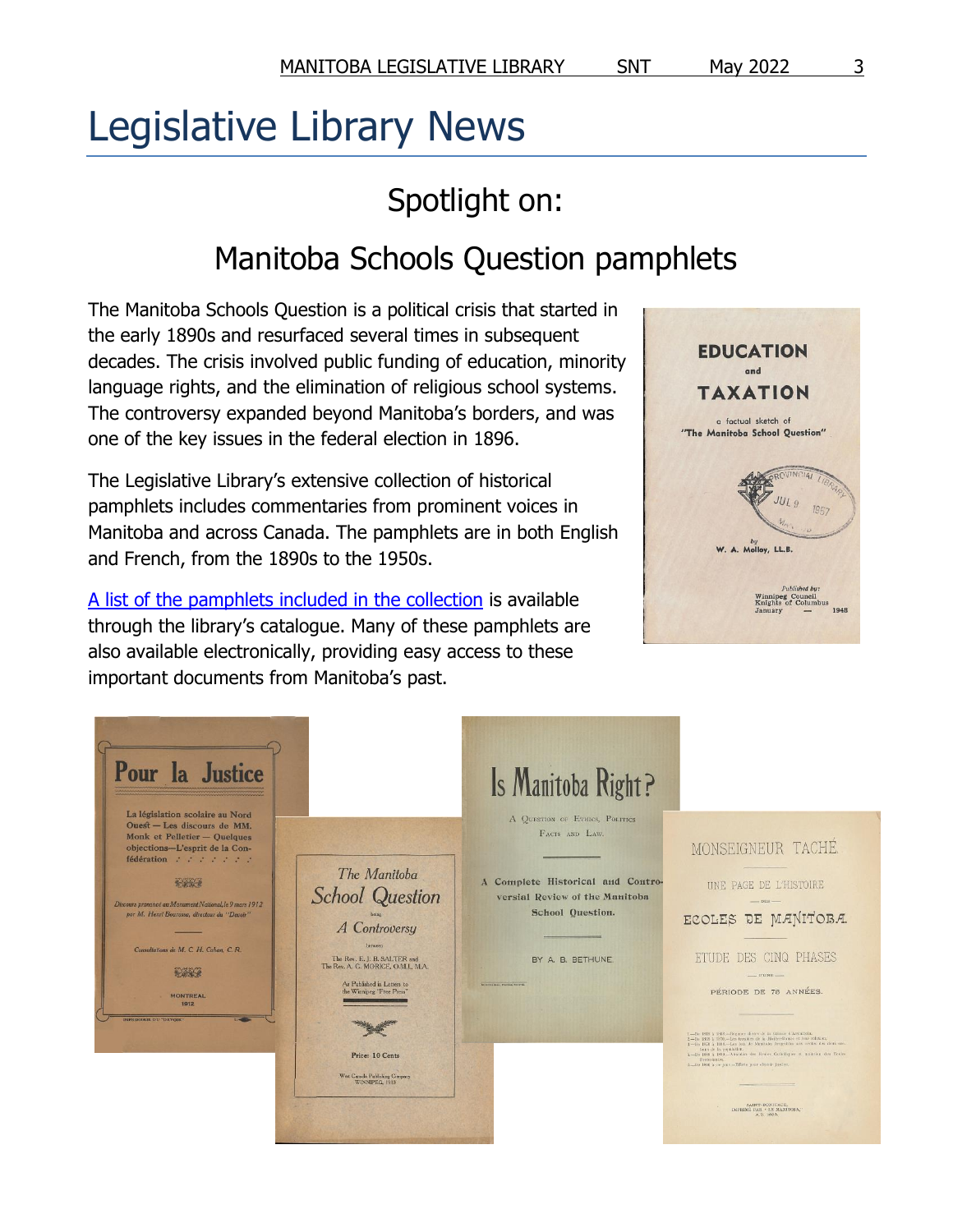# <span id="page-3-0"></span>Librarian's Picks



# **[Reconciling truths :](https://legislativelibrary.mb.catalogue.libraries.coop/eg/opac/record/127969690?locg=1101)  [reimagining public](https://legislativelibrary.mb.catalogue.libraries.coop/eg/opac/record/127969690?locg=1101)  [inquiries in Canada](https://legislativelibrary.mb.catalogue.libraries.coop/eg/opac/record/127969690?locg=1101)** /

Kim Stanton. Vancouver : UBC Press, 2022. xii, 325 pages.

From the publisher:

A forthright analysis of the factors that limit the effectiveness of public inquiries. Reconciling Truths traces the contested goals and legacies of public inquiries such as the Truth and Reconciliation Commission and the National Inquiry into Missing and Murdered Indigenous Women and Girls. After generating discussion and recommendations, these formal efforts to name the violence of settler colonialism can fail to directly affect policy change. Kim Stanton provides an in-depth analysis of factors that hamper a commission's ability to achieve its mandate, with practical advice on leadership, process, and how to make future recommendations heard. Acknowledging the risks inherent in their use, Stanton nevertheless contends that inquiries create necessary opportunities to shift public attitudes, a vital first step in the battle for policy change.



**[My privilege, my](https://legislativelibrary.mb.catalogue.libraries.coop/eg/opac/record/127626669?locg=1101)  [responsibility : a](https://legislativelibrary.mb.catalogue.libraries.coop/eg/opac/record/127626669?locg=1101)  [memoir](https://legislativelibrary.mb.catalogue.libraries.coop/eg/opac/record/127626669?locg=1101)** / Sheila North. Winnipeg : Great Plains

Publications, 2021. 202 pages.

From the publisher:

In September 2015, Sheila North was declared the Grand Chief of Manitoba Keewatinowi Okimakanak (MKO), the first woman elected to the position. Known as a "bridge builder," North is a member of Bunibonibee Cree Nation. North's work in advocacy journalism, communications, and economic development harnessed her passion for drawing focus to systemic racism faced by Indigenous women and girls. She is the creator of the widely used hashtag #MMIW. In her memoir, Sheila North shares the stories of the events that shaped her, and the violence that nearly stood in the way of her achieving her dreams. Through perseverance and resilience, she not only survived, she flourished.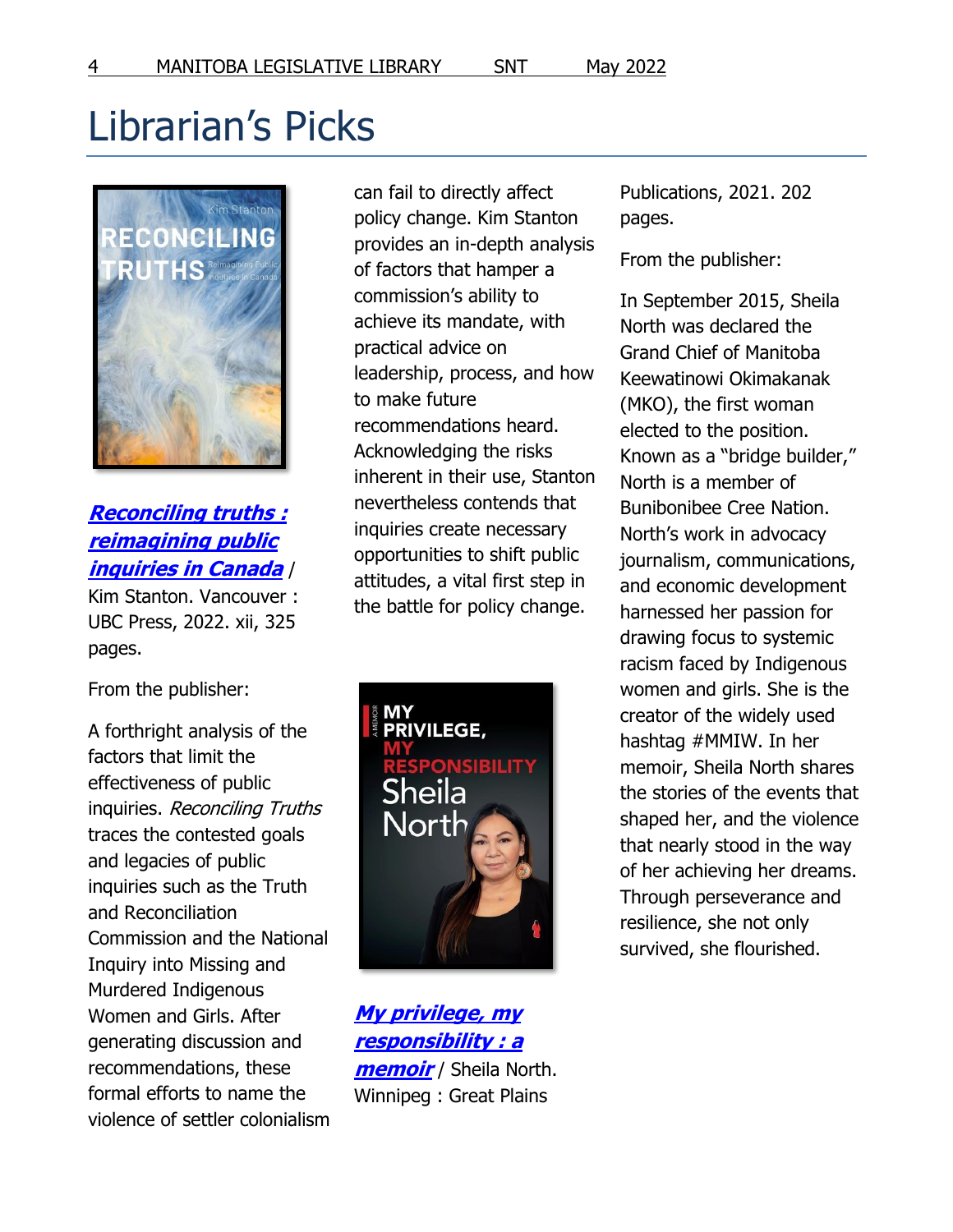

# **[Making the case :](https://legislativelibrary.mb.catalogue.libraries.coop/eg/opac/record/127505576?locg=1101)  [2SLGBTQ+ rights and](https://legislativelibrary.mb.catalogue.libraries.coop/eg/opac/record/127505576?locg=1101)  [religion in schools](https://legislativelibrary.mb.catalogue.libraries.coop/eg/opac/record/127505576?locg=1101)** /

Donn Short, Bruce MacDougall, and Paul T. Clarke. Vancouver : Purich Books, 2021. vii, 160 pages.

From the publisher:

A legal guide for navigating the conflict between queer and religious rights in schools.

Too often, the conflict between queer and religious rights in schools is a zerosum game, but under Canadian law, this need not be. Surveying the relevant legal decisions, Making the Case faces the difficult questions posed by rightsbased conflict and offers solutions for administrators who want to protect their LGBTQ2S+ students without seeming to undermine others' religious liberties. This accessible guide is a vital resource in the effort to build inclusive learning environments.



# **[Federalism in Canada :](https://legislativelibrary.mb.catalogue.libraries.coop/eg/opac/record/128023929?locg=1101)  [contested concepts and](https://legislativelibrary.mb.catalogue.libraries.coop/eg/opac/record/128023929?locg=1101)  [uneasy balances](https://legislativelibrary.mb.catalogue.libraries.coop/eg/opac/record/128023929?locg=1101)** /

Thomas O. Hueglin. Toronto : University of Toronto Press, 2021. 367 pages.

From the publisher:

Federalism in Canada tells the turbulent story of shared sovereignty and divided governance from Confederation to the present time with three main objectives in mind. The first objective is to convince readers that federalism is the primary animating force in Canadian politics, and that it is therefore worth engaging with its complex nature and

dynamic. The second objective is to bring into closer focus the contested concepts about the meaning and operation of federalism that are at the root of the divide between English Canada and Quebec in particular. The third objective is to give recognition to the trajectory of Canada's Indigenous peoples in the context of Canadian federalism, from years of abusive neglect to belated efforts of inclusion. The book focuses on the constitution with its ambiguous allocation of divided powers, the pivotal role of the courts in balancing these powers, and the political leaders whose interactions oscillate between intergovernmental conflict and cooperation. This focus on executive leadership and judicial supervision is framed by considerations of Canada's regionalized political economy and cultural diversity, giving students a compelling and nuanced view of federalism in Canada.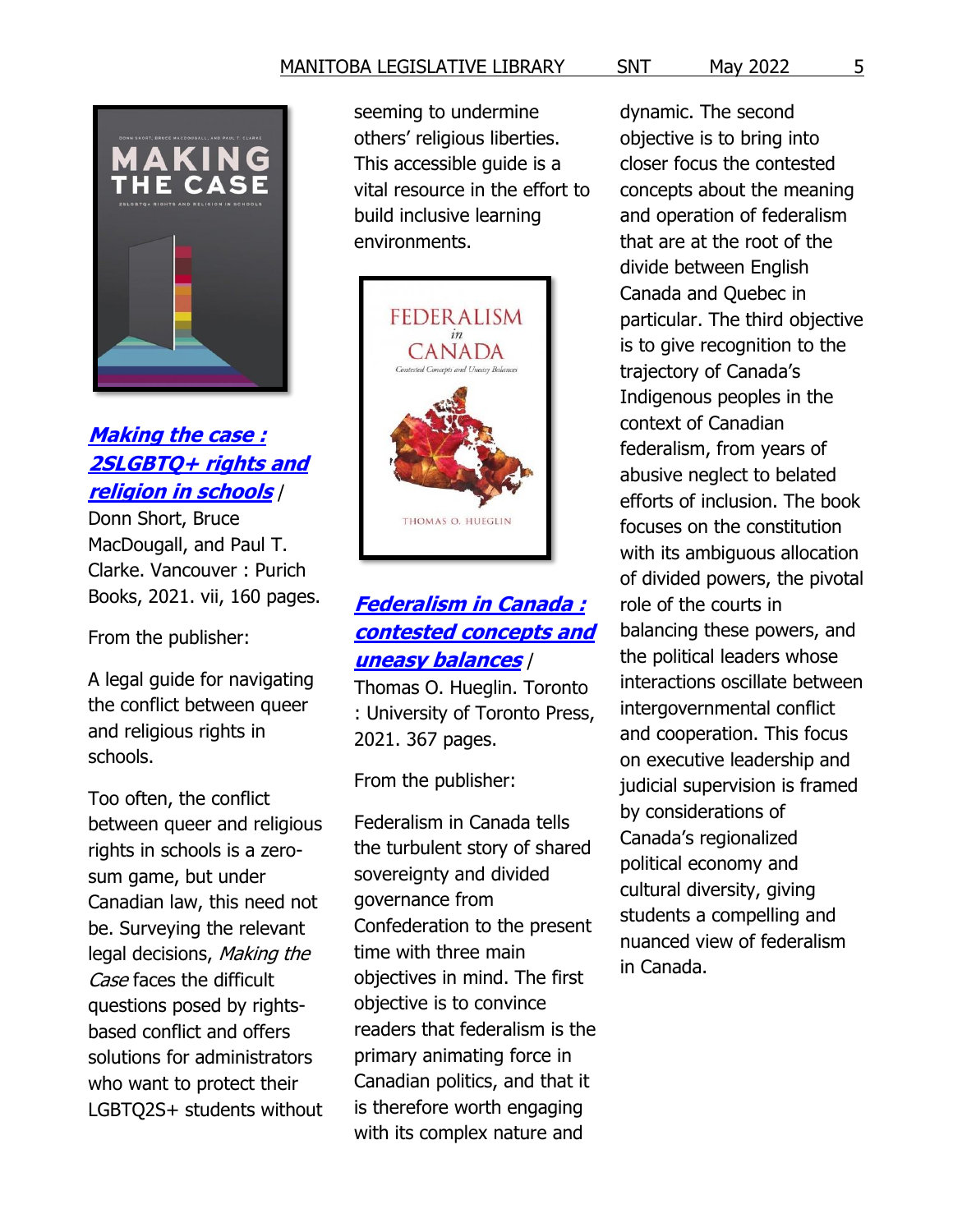

# **[Women, power, and](https://legislativelibrary.mb.catalogue.libraries.coop/eg/opac/record/127911198?locg=1101)  [political representation](https://legislativelibrary.mb.catalogue.libraries.coop/eg/opac/record/127911198?locg=1101)  [: Canadian and](https://legislativelibrary.mb.catalogue.libraries.coop/eg/opac/record/127911198?locg=1101)  [comparative](https://legislativelibrary.mb.catalogue.libraries.coop/eg/opac/record/127911198?locg=1101)**

**[perspectives](https://legislativelibrary.mb.catalogue.libraries.coop/eg/opac/record/127911198?locg=1101)** / edited by Roosmarijn de Geus, Erin Tolley, Elizabeth Goodyear-Grant, and Peter John Loewen. Toronto : University of Toronto Press, 2021. x, 203 pages.

From the publisher:

Delving into the pressing topic of gender and politics, this volume provides fresh comparative perspectives on "what works" to promote women in politics today. Inspiring and informative, Women, Power, and Political Representation offers a comprehensive overview of the role women play in contemporary politics, and pinpoints the reasons behind their underrepresentation.

Discussing the challenges and opportunities women face when running for office, as well as their experiences as political leaders, this book offers a broad and thoughtful overview of the pitfalls

encountered by women, from gender biases to sexual harassment, in the notoriously male dominated political arena. Featuring a range of voices that articulate a path towards women's political advancement and equality, Women, Power, and Political Representation is an important and timely resource for scholars, students, and women working professionally in Canadian and international politics.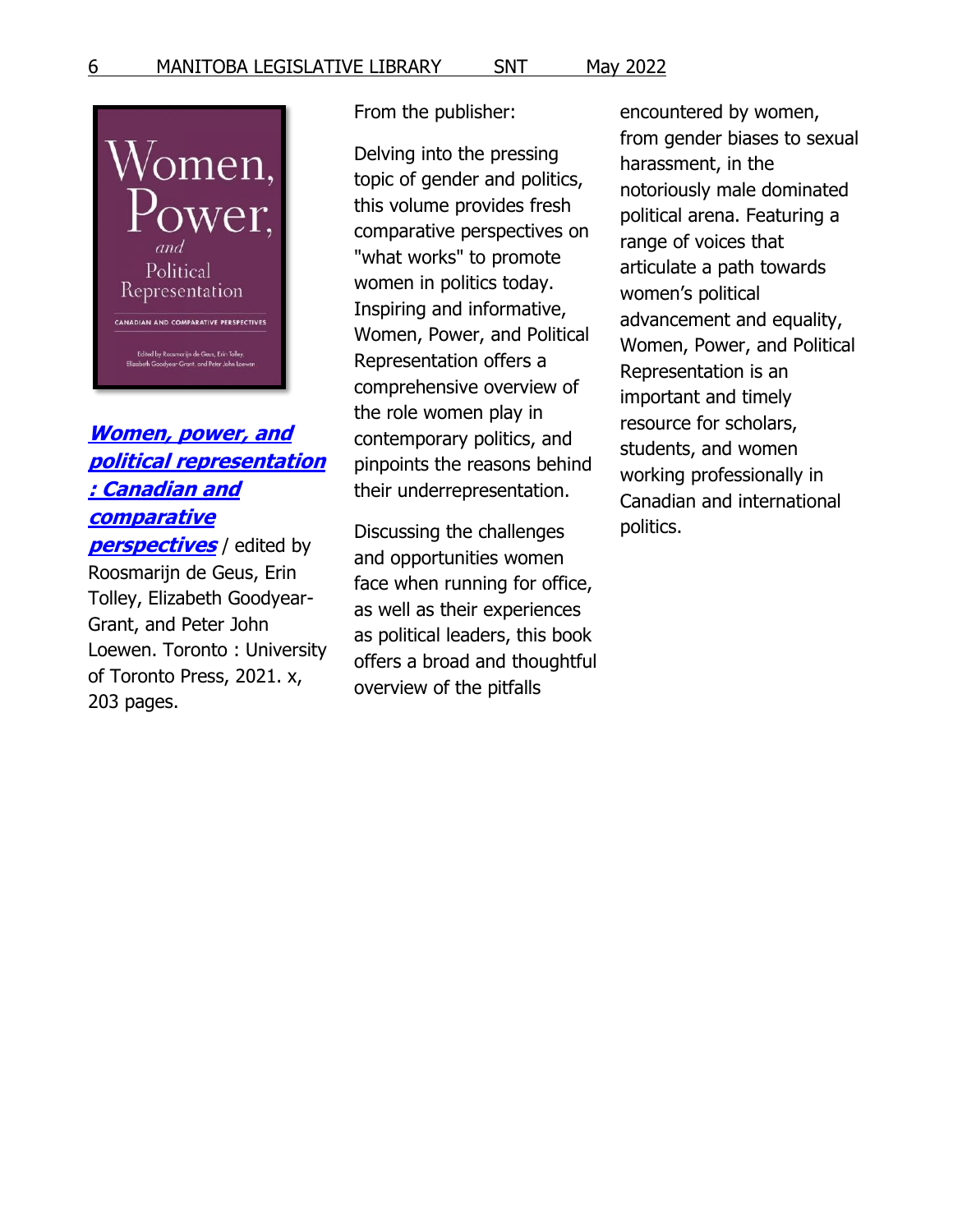# <span id="page-6-0"></span>New titles to borrow for May 2022

These items are available to be borrowed by all Members and staff of the Legislative Assembly and employees of the Manitoba Government.

### <span id="page-6-1"></span>**[Agriculture & Food](https://legislativelibrary.mb.catalogue.libraries.coop/eg/opac/results?_special=1&tag=871&subfield=a&term=SNT+Agriculture+Food&locg=1101)**

1. **Chop suey nation: the Legion Café and other stories from Canada's Chinese restaurants** / Ann Hui. Madeira Park : Douglas & McIntyre, 2019. 288 pages. TX 945.4 Hui

### <span id="page-6-2"></span>**[Biography](https://legislativelibrary.mb.catalogue.libraries.coop/eg/opac/results?_special=1&tag=871&subfield=a&term=SNT+biography&locg=1101)**

2. **Black Water : family, legacy, and blood memory** / David A. Robertson. Toronto : Harper Perennial, 2021. 274 pages. CT 1 Robertson, David Rob

3. **Life in the city of dirty water : a memoir of healing** / Clayton Thomas-Müller. Toronto : Allen Lane, 2021. 229 pages.

CT 1 Thomas-Müller Tho

- 4. **My privilege, my responsibility : a memoir** / Sheila North. Winnipeg : Great Plains Publications, 2021. 202 pages. CT 1 North, Sheila Nor
- 5. **My stories, my times** / Jean Chrétien ; translated by Sheila Fischman and Donald Winkler. Toronto : Random House Canada, 2018. xix, 259 pages, 32 unnumbered

pages of plates. CT 1 Chretien, Jean Chr

- 6. **Northern light : power, land, and the memory of water** / Kazim Ali. Fredericton : Goose Lane Editions, 2021. 184 pages. CT 1 Ali, Kazim Ali
- 7. **Permanent astonishment : a memoir** / written by Tomson Highway. Toronto : Doubleday Canada, 2021. xiii, 326 pages. CT 1 Highway, Tomson Hig
- 8. **Rez rules : my indictment of Canada's and America's systemic racism against Indigenous peoples** / Chief Clarence Louie ; foreword by the Rt. Hon. Paul Martin. Hardcover edition. Toronto : McClelland & Stewart, 2021. xviii, 330 pages. CT 1 Louie, Clarence Lou
- 9. **Unreconciled : family, truth, and Indigenous resistance** / Jesse Wente. Toronto : Allen Lane, 2021. 198 pages. CT 1 Wente, Jesse Wen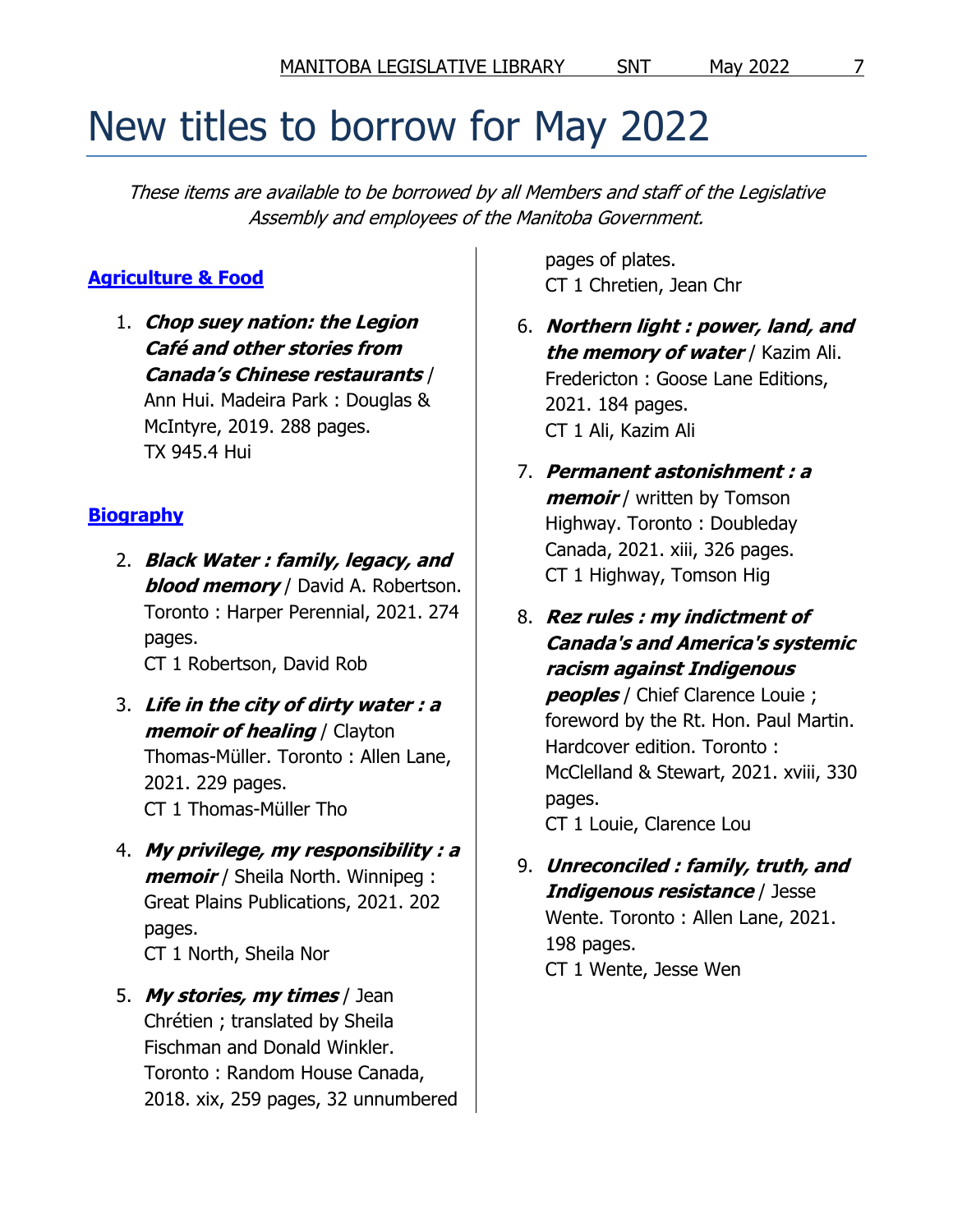### <span id="page-7-0"></span>**[Culture, Sports & Tourism](https://legislativelibrary.mb.catalogue.libraries.coop/eg/opac/results?_special=1&tag=871&subfield=a&term=SNT+culture+sports+tourism&locg=1101)**

### 10.**7 : Professional Native Indian**

**Artists Inc.** / curated by Michelle LaVallee ; with essays by Joseph Sanchez, Tom Hill, Barry Ace, Lee-Ann Martin, Cathy Mattes, Carmen Robertson, Viviane Gray, Michelle LaVallee, Duane Linklater. Regina : MacKenzie Art Gallery, 2019. 271 pages. N 6549.5 .A54 Sev

- 11.**Heart of gold : a history of Winnipeg music** / John Einarson. Winnipeg : John Einarson, 2021. 254 pages. ML 394 Ein
- 12.**A history of excellence : the untold stories of Manitoba's Indigenous sport** / Carriera Lamoureux, Scott Taylor, Janice Forsyth ; edited by Dr. Taylor McKee, Mel Whitesell. First edition. Winnipeg : Manitoba Aboriginal Sports and Recreation Council, 2021. viii, 309 pages. GV 709.55 Lam
- 13.**Iconic stories from 150 years of sport in Manitoba** / Sean Grassie. Winnipeg : Sport Manitoba, 2020. 383 pages. GV 585.3 .M3 Gra
- 14.**Pierriche Falcon, the Michif rhymester : our Métis national anthem : the Michif version : a commentary on Falcon's song, Michif language and nationalism, with Michif translations of**

**Falcon's other songs** / Paul L.A.H. Chartrand. Saskatoon : Gabriel Dumont Institute, 2009. 32 pages, with illustrations, maps and compact disc. ML 3563 Cha

- 15.**Warming huts : a decade + of art and architecture on ice** / edited by Lawrence Bird, Peter Hargraves, Sharon Wohl. Halifax : Dalhousie Architectural Press, 2021. 140 pages. N 72 .A75 War
- 16.**The Wesley (College) skating rink 1897-1913 : articles and reports from the newspaper archives of the Winnipeg Tribune & Free Press** / Jeff Nelson. Reading, England : Jeff Nelson, 2021. 95 pages. GV 848.4 .C3 Nel

### <span id="page-7-1"></span>**[Education & Training](https://legislativelibrary.mb.catalogue.libraries.coop/eg/opac/results?_special=1&tag=871&subfield=a&term=SNT+education+training&locg=1101)**

- 17.**Making the case : 2SLGBTQ+ rights and religion in schools** / Donn Short, Bruce MacDougall, and Paul T. Clarke. Vancouver : Purich Books, 2021. vii, 160 pages. LC 2576 .C3 Sho
- 18.**Religious diversity in Canadian public schools : rethinking the role of law** / Dia Dabby. Vancouver : UBC Press, 2022. ix, 291 pages. KE 3839 .R4 Dab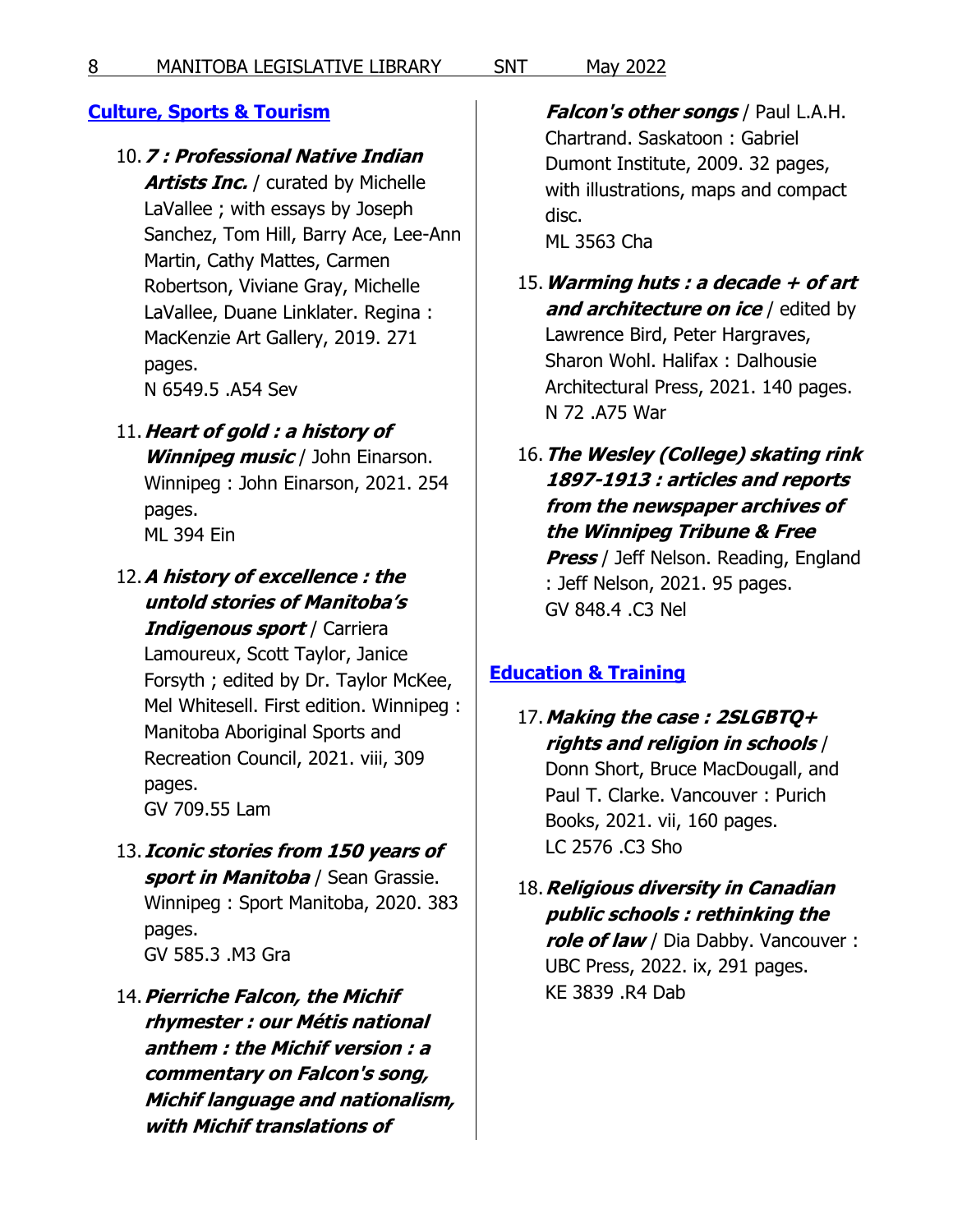# <span id="page-8-0"></span>**[Environment](https://legislativelibrary.mb.catalogue.libraries.coop/eg/opac/results?_special=1&tag=871&subfield=a&term=SNT+environment&locg=1101)**

19.**A road to fossil fuel free farming : an example and a challenge** /

David Rourke. [Place of publishing not identified] : David Rourke, 2021. 182 pages. S 494.5 .E5 Rou

# <span id="page-8-1"></span>**[Heritage & History](https://legislativelibrary.mb.catalogue.libraries.coop/eg/opac/results?_special=1&tag=871&subfield=a&term=SNT+heritage+history&locg=1101)**

20.**The company : the rise and fall of the Hudson's Bay empire** /

Stephen R. Bown. Toronto : Anchor Canada, 2021. 486 pages. FC 3207 Bow

21.**Manitoba Muslims : a history of resilience and growth** / Ismael

Ibrahim Mukhtar. First edition. Victoria : FriesenPress, 2021. 301 pages. FC 3400 .M9 Muk

- 22.**Old Winnipeg : a history in pictures** / Christine Hanlon. Lunenburg MacIntyre Purcell Publishing Inc., 2020. 144 pages. F 5649 .W55 Han
- 23.**Rosenfeld, Manitoba & Neighbouring Communities : 1875-1975** / Rosenfeld History Book Committee. Manitoba : Rosenfeld History Book Committee, 2018. xiv, 256 pages. F 5649 .R65 Ros
- 24.**The York Factory Express : Fort Vancouver to Hudson Bay, 1826-** 1849 / Nancy Marquerite Anderson. Vancouver : Ronsdale Press, 2021. 295 pages, 24 unnumbered pages of

plates. FC 3213.9 .F7 And

### <span id="page-8-2"></span>**[Indigenous Issues](https://legislativelibrary.mb.catalogue.libraries.coop/eg/opac/results?_special=1&tag=871&subfield=a&term=SNT+indigenous+issues&locg=1101)**

- 25.**Di-bayn-di-zi-win : to own ourselves : embodying Ojibway-Anishinabe ways** / Jerry Fontaine & Don N. McCaskill. Toronto : Dundurn Press, 2022. 328 pages. E 99 .C6 Fon
- 26.**Gehl v Canada : challenging sex discrimination in the Indian Act** / Lynn Gehl. Regina : University of Regina Press, 2021. 272 pages. E 98 .W8 Geh
- 27.**Reconciling truths : reimagining public inquiries in Canada** / Kim Stanton. Vancouver : UBC Press, 2022. xii, 325 pages. KE 4765 Sta
- 28.**Standoff : why reconciliation fails Indigenous people and how to fix it** / Bruce McIvor. Gibsons : Nightwood Editions, 2021. 205 pages. E 78 .C2 McI

### <span id="page-8-3"></span>**[International Issues](https://legislativelibrary.mb.catalogue.libraries.coop/eg/opac/results?_special=1&tag=871&subfield=a&term=SNT+international+issues&locg=1101)**

29.**Britain votes : the 2019 General Election** / edited by Jonathan Tonge, Stuart Wilks-Heeg, Louise Thompson. Oxford : Oxford University Press, 2020. 317 pages. JN 956 Bri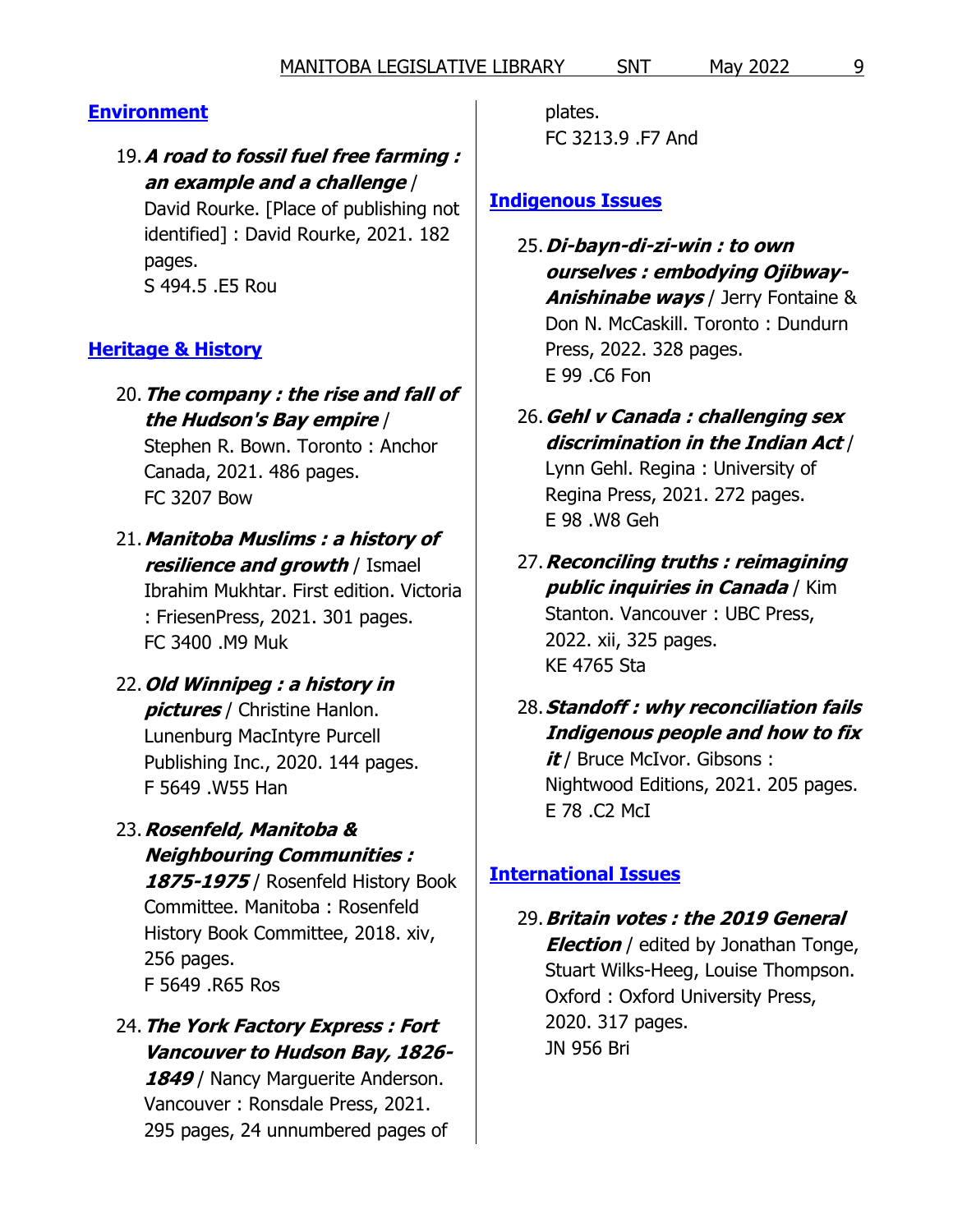### 31.**Economic freedom of the world : 2020 Annual Report** / James D. Gwartney, Robert A. Lawson. Vancouver : Fraser Institute, 2020. Annual HB 95 Gwa

### <span id="page-9-0"></span>**[Law & Justice](https://legislativelibrary.mb.catalogue.libraries.coop/eg/opac/results?_special=1&tag=871&subfield=a&term=SNT+law+justice&locg=1101)**

32.**Real justice : a police Mr. Big sting goes wrong : the story of Kyle Unger** / Richard Brignall. Toronto : Lorimer, 2015. 136 pages. HV 8080 .U5 Bri

33.**A rush to judgment : the unfair trial of Louis Riel** / Roger E. Salhany. Toronto : Dundurn, 2019. 326 pages. KE 228 .R44 Sal

# <span id="page-9-1"></span>**[Manitoba Fiction & Literature](https://legislativelibrary.mb.catalogue.libraries.coop/eg/opac/results?_special=1&tag=871&subfield=a&term=SNT+manitoba+fiction+literature&locg=1101)**

34.**The Black Prairie Archives : an anthology** / Karina Vernon, editor. Waterloo : Wilfrid Laurier University Press, 2020. xv, 576 pages. PS 8235 .B53 Bla

# <span id="page-9-2"></span>**[Politics](https://legislativelibrary.mb.catalogue.libraries.coop/eg/opac/results?_special=1&tag=871&subfield=a&term=SNT+politics&locg=1101)**

- 35.**2020 Alternative federal budget**. Ottawa : Canadian Centre for Policy Alternatives, 2020. Annual HJ 2055 Alt
- 36.**The cruelty is the point : the past, present, and future of Trump's America** / Adam Serwer. First edition. New York : One World, 2021.

xx, 358 pages. E 185.615 Ser

37.**Federalism in Canada : contested concepts and uneasy balances** /

Thomas O. Hueglin. Toronto : University of Toronto Press, 2021. 367 pages. JL 27 Hue

38.**The voices of our future, 1921**- **2021 : the 100-year history of the Youth Parliament of Manitoba**

/ research and writing Deborah Tsao, Vaibhav Varma, Gabriel Young ; editing Ruth Romanow Wilson, Lauren Marshall, Nina Lam. Winnipeg : Youth Parliament of Manitoba, 2021. 119 pages. JL 286 .Y6 Tsa

39.**Women, power, and political representation : Canadian and comparative perspectives** / edited by Roosmarijn de Geus, Erin Tolley, Elizabeth Goodyear-Grant, and Peter John Loewen. Toronto : University of Toronto Press, 2021. x, 203 pages. HQ 1236 Wom

# <span id="page-9-3"></span>**[Social Issues](https://legislativelibrary.mb.catalogue.libraries.coop/eg/opac/results?_special=1&tag=871&subfield=a&term=SNT+social+issues&locg=1101)**

40.**On property** / Rinaldo Walcott. First edition. Windsor : Biblioasis, 2021. 109 pages. HB 701 Wal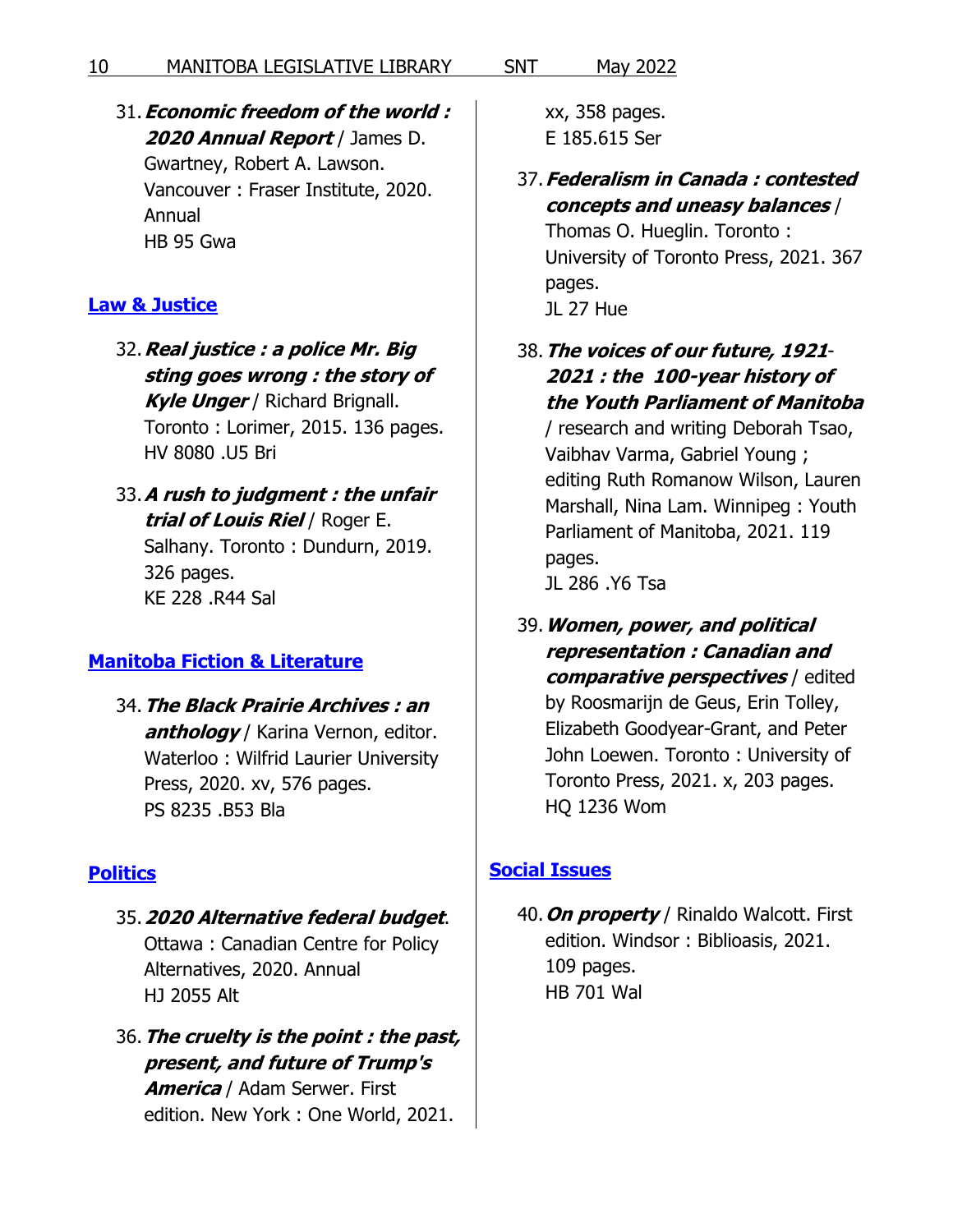### <span id="page-10-0"></span>**[Transportation](https://legislativelibrary.mb.catalogue.libraries.coop/eg/opac/results?_special=1&tag=871&subfield=a&term=SNT+transportation&locg=1101)**

# 41.**Stainless steel : a book of trains** /

by David Maiers. Roblin : David Maiers, 2022. 26 pages. HE 2805 Mai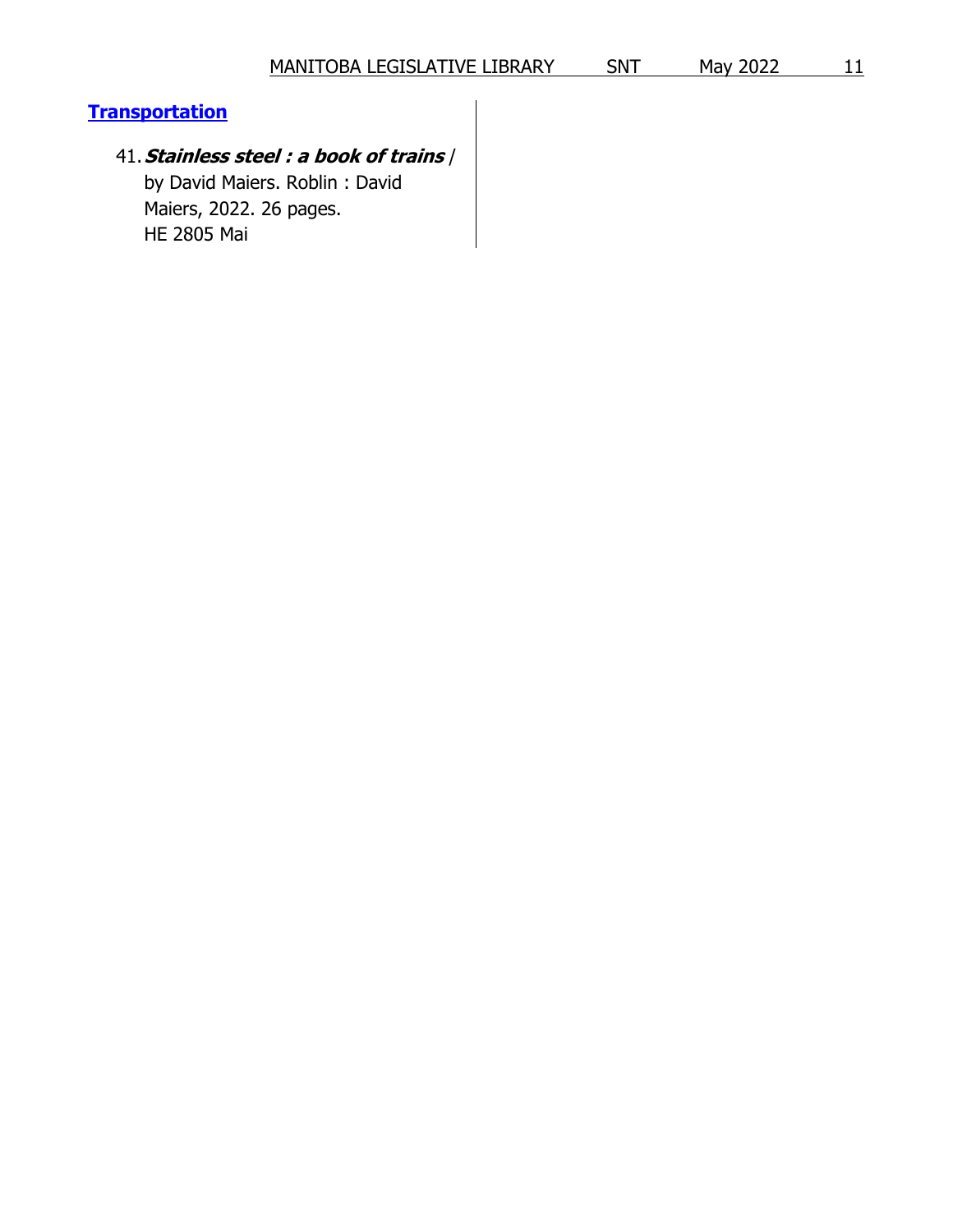# <span id="page-11-0"></span>Manitoba Heritage titles for May 2022

Manitoba Heritage materials do not circulate. All items are available for consultation at the Legislative Library of Manitoba, 100-200 Vaughan Street.

# <span id="page-11-1"></span>**[Biography](https://legislativelibrary.mb.catalogue.libraries.coop/eg/opac/results?_special=1&tag=871&subfield=a&term=SNT+biography&locg=1101)**

- 42.**Beyond the sixties scoop** / Deborah Ironstand. Norway House : Goldrock Press, 2021. 119 pages. CT 1 Ironstand, Deborah Iro
- 43.**Broken circle : the life story of James M. Peters** / James M. Peters. Norway House : Goldrock Press, 2021. 87 pages. CT 1 Peters, James M. Pet
- 44.**Elder Enns : "Ohm Franz"** / by F.F. Enns ; Margaret (Enns) Frederickson, translator. Winnipeg : F.F. Enns, 1979. 112 pages. CT 1 Enns, Franz F. Enn
- 45.**Give me this mountain** / Mary Kornelsen. Steinbach : Derksen Printers, 1975. 151 pages. CT 1 Kornelsen, Mary Kor
- 46.**Gustav & Lina : an immigrant life** / edited by Greg Petzold. Winnipeg : Greg Petzold, 2020. 290 pages. CT 2 Straub Gus
- 47.**How to examine a wolverine : more tales from the accidental veterinarian** / Philipp Schott, DVM. Toronto : ECW, 2021. x, 276 pages. SF 745 Sch

### 48.**A lifer's journey : prison chaplaincy from the inside out** / Hank Dixon. Winnipeg : Prairie Heart Press, 2021. 249 pages. CT 1 Dixon, Hank Dix

- 49.**Les Manitobaines engages** / Lise Gaboury-Diallo et Michelle Smith ; avec la précieuse collaboration d'Hélène Roy. Saint-Boniface : Les Éditions du Blé, 2021. 348 pages. CT 2 Manitobaines Gab
- 50.**Serendipity : my path through life and law** / Jack R. London. Winnipeg : Heartland Associates, 2020. 200 pages. CT 1 London, Jack Lon
- 51.**Spílex̣ m : a weaving of recovery, resilience, and resurgence** / Nicola I. Campbell. Winnipeg : HighWater Press, 2021. 326 pages. CT 1 Campbell, Nicola I. Cam
- 52.**Vignettes from my life** / Tannis M. Richardson. Winnipeg : Heartland Associates Inc., 2020. 207 pages. CT 1 Richardson, Tannis Ric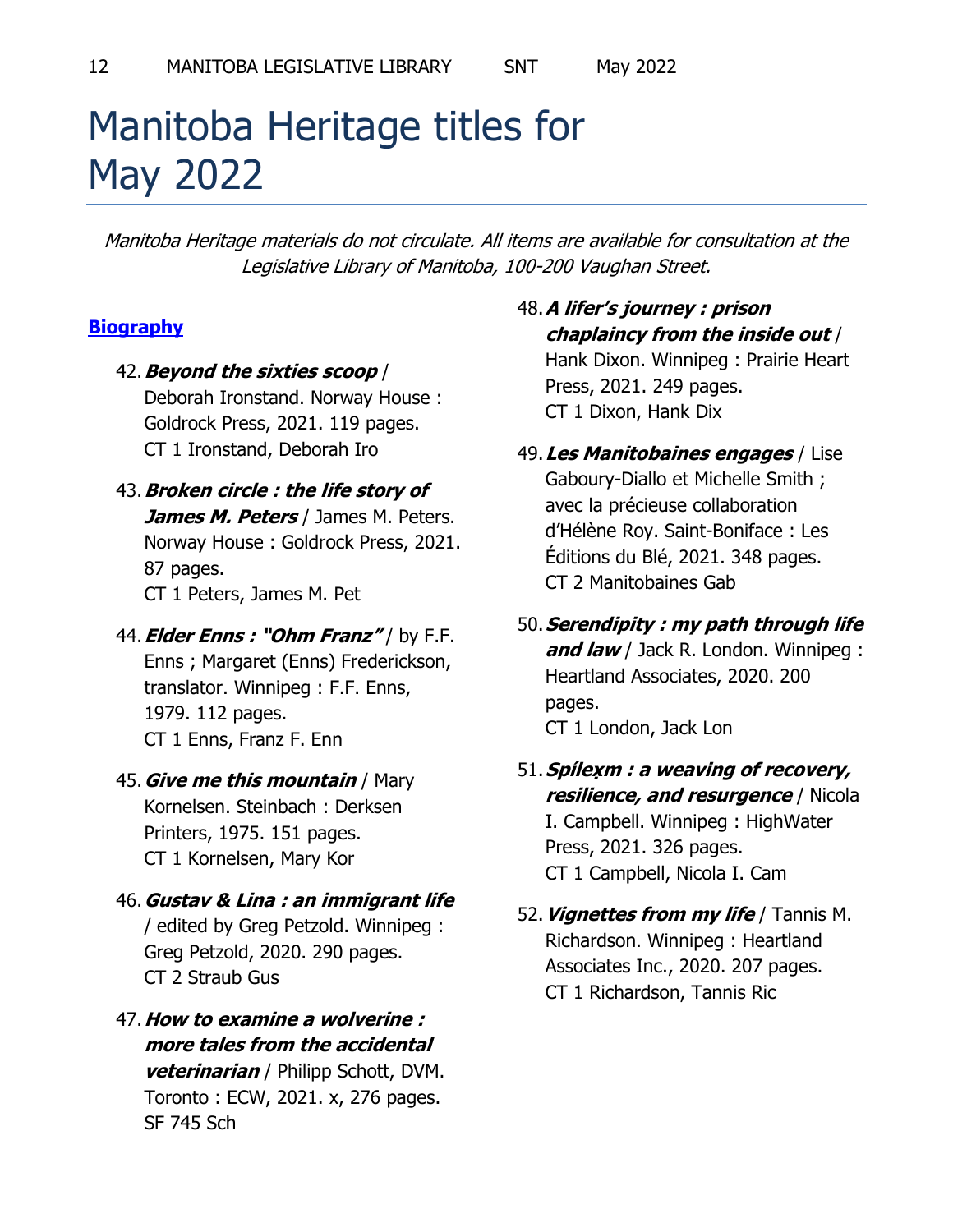# <span id="page-12-0"></span>**[Books for Children](https://legislativelibrary.mb.catalogue.libraries.coop/eg/opac/results?_special=1&tag=871&subfield=a&term=SNT+books+for+children&locg=1101)**

53.**The gift of the Little People** / story by William Dumas ; illustrated by Rhian Brynjolson. Winnipeg : HighWater Press, 2022. 36 pages. PS 8607 Dum

# <span id="page-12-1"></span>**[Culture, Sports & Tourism](https://legislativelibrary.mb.catalogue.libraries.coop/eg/opac/results?_special=1&tag=871&subfield=a&term=SNT+culture+sports+tourism&locg=1101)**

54.**Mother's mother's mother** / Jenny Western, curator. Brandon : Art Gallery of Southwestern Manitoba, 2008. 47 pages. N 6549.5 .A54 Wes

# 55.**Osborne Village : an architectural tour** / Susan Algie. Winnipeg : Winnipeg Architecture Foundation, 2021. 167 pages. NA 747 .W5 Alg

- 56.**Subconscious city** / curated by Shawna Dempsey and Lorri Millan. Winnipeg : Winnipeg Art Gallery, 2008. 127 pages. N 6547 .W56 Sub
- 57.**Three days in rural Manitoba : a celebration of Manitoba's sesquicentennial** / Dianne Demarcke. Norway House : Goldrock Press, 2020. 97 pages. FC 3362 Dem
- 58.**Voices from the land : Indigenous design and planning from the**  *Prairies* / edited and designed by Reanna Merasty, Naomi Ratte, Danielle Desjarlais, Desiree Theriault. Manitoba : Indigenous Design and Planning Students' Association

(IDPSA), of the Faculty of Architecture at the University of Manitoba, 2021. 117 pages. NA 2130.3 .I4 Voi

- 59.**Windsor Park : an architectural tour** / Alexander Gowriluk. Winnipeg : Winnipeg Architecture Foundation, 2020. 164 pages. NA 747 .W5 Gow
- 60.**Winnipeg cycling : 30 great routes to explore Winnipeg and beyond** / Margaret Larson. Winnipeg : Prairie Heart Press, 2021. 274 pages. GV 1046 .M3 Lar

# <span id="page-12-2"></span>**[Education & Training](https://legislativelibrary.mb.catalogue.libraries.coop/eg/opac/results?_special=1&tag=871&subfield=a&term=SNT+education+training&locg=1101)**

- 61.**Achieving Aboriginal student success : a guide for K to 8 classrooms** / Pamela Rose Toulouse. Winnipeg : Portage & Main Press, 2011. x, 198 pages. LB 1592 Tou
- 62.**Achieving Indigenous student success : a guide for secondary classrooms** / Pamela Rose Toulouse. Winnipeg : Portage & Main Press, 2016. iv, 174 pages. E 96.2 Tou
- 63.**The Department of Anesthesia at the University of Manitoba : a fifty-year retrospective, 1967-** 2017/ by Allan Levine. Winnipeg : Heartland, 2019. 120 pages. RD 80.7 Lev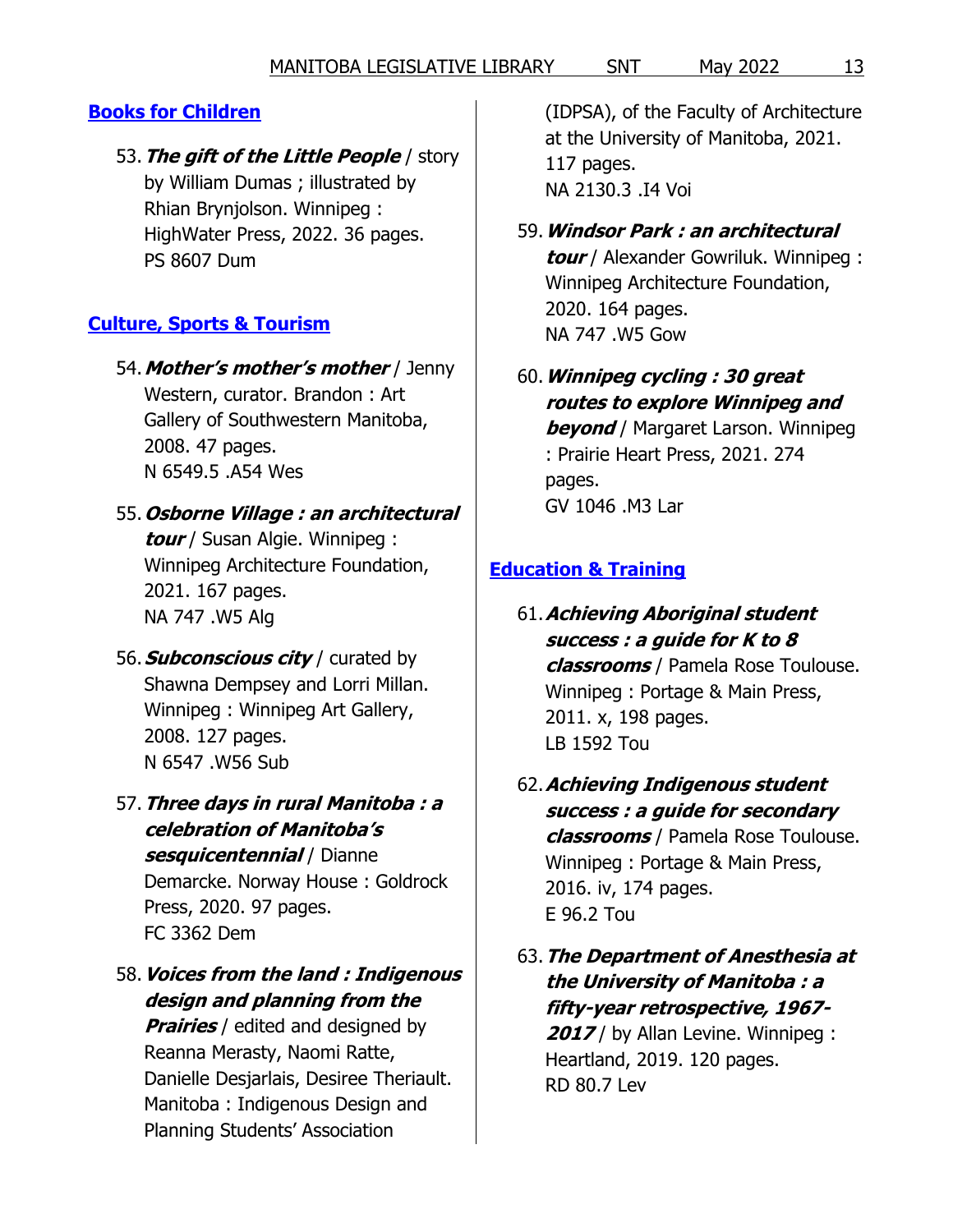### <span id="page-13-0"></span>**[Health](https://legislativelibrary.mb.catalogue.libraries.coop/eg/opac/results?_special=1&tag=871&subfield=a&term=SNT+health&locg=1101)**

### 64.**Manitoba cancer system performance report 2019** /

CancerCare Manitoba. Winnipeg : CancerCare Manitoba, 2019. 116 pages. RC 279 .C3 Can

### <span id="page-13-1"></span>**[Heritage & History](https://legislativelibrary.mb.catalogue.libraries.coop/eg/opac/results?_special=1&tag=871&subfield=a&term=SNT+heritage+history&locg=1101)**

65.**Forgotten history : the untold stories of Manitoba's first provincial jail 1881-1930** / by Kristen J. Treusch. Second edition,

February 2018. Winnipeg : Kristen J. Treusch, 2018. xi, 280 pages. F 5649 .W55 Tre

- 66.**George and Ivy Hall : pioneers of the Belmont district** / Gary Brawn. Brandon : Gary Brawn, 2019. 217 pages. F 5649 .B44 Bra
- 67.**The history of Brant-Argyle School**. Argyle : Settlers, Rails & Trails Inc., 2014. 66 pages. F 5648 .A75 His
- 68.**In the footsteps of Polish pioneers on the Canadian prairies : exploring churches & chapels 1899-1914** / Lech and Grazyna Galezowski. First edition. Manitoba : Canadian Polish Research Institute, 2018. ix, 119 pages. FC 3250 .P7 Gal
- 69.**Manitoba by Manitoba : images of the province by its citizens**. Winnipeg : McNally Robinson

Booksellers, 2019. 92 pages. FC 3361 Man

- 70.**North East Winnipeg area history : Elmwood, East Kildonan, North Kildonan, volume 3** / written and compiled by Jim Smith, Maureen Silk, Ruth Wright and Donna Cudmore for the North East Winnipeg Historical Society Inc. First Edition. Winnipeg : North East Winnipeg Historical Society Inc. Third volume. F 5649 .W55 Smi
- 71.**Speaking of Sagkeeng : volume II** / compiled by Craig Charbonneau Fontaine; translated by Lilian Cook & Allan Fontaine. Winnipeg : Manitoba First Nations Education Resource Centre Inc., 2020. 375 pages. E 99 .C6 Spe v.2
- 72.**Together at Tobans : Winnipeg's North End kids in the 1950s** / Bud Ulrich. Winnipeg : BudJoy Publishing, 2020. 328 pages. F 5649 .W55 Ulr
- 73.**We were builders from Scotland : the story of one company that helped build Western Canada** / by Gordon B. McDiarmid. Winnipeg : Gordon McDiarmid, 2019. 126 pages. HD 9715 .C24 Mcd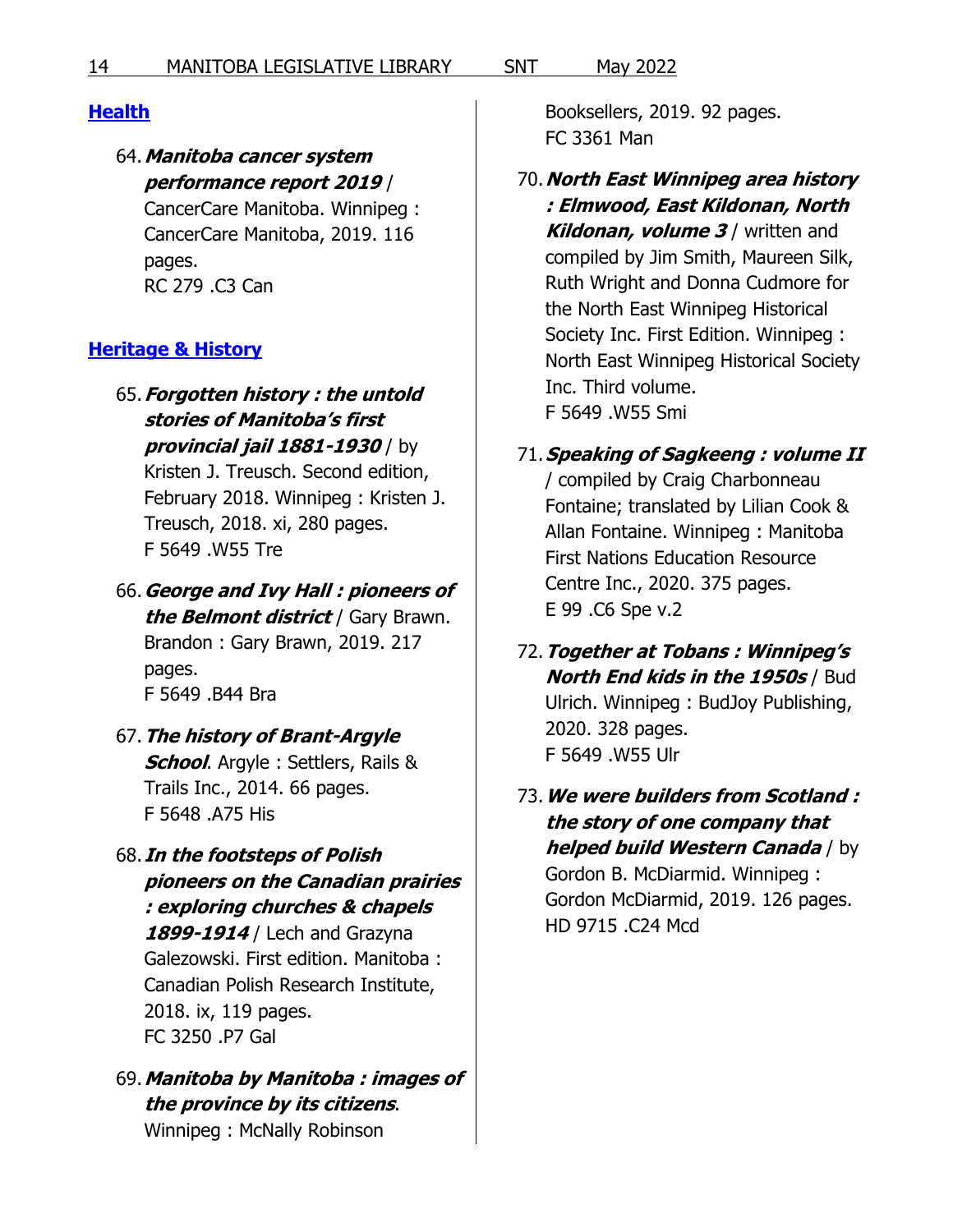### <span id="page-14-0"></span>**[Indigenous Issues](https://legislativelibrary.mb.catalogue.libraries.coop/eg/opac/results?_special=1&tag=871&subfield=a&term=SNT+indigenous+issues&locg=1101)**

#### 74.**Dtantu Balai Betl Nahidei = Our relations to the newcomers** / Joe

Hyslop, Wayne Scott, Harry Bone and the Treaty & Dakota Elders of Manitoba with contributions from the AMC Council of Elders. Winnipeg : Treaty Relations Commission of Manitoba, 2015. 223 pages. E 78 .M25 Dta

- 75.**Gakina Gidagwi'igoomin Anishinaabewiyang = We are all treaty people** / James Cote, Elmer Courchene and William G. Lathlin with contributions by the Council of Elders. Winnipeg : Treaty Relations Commission of Manitoba, 2016. 117 pages. E 78 .M25 Gak
- 76.**Lessons learned : survivor perspectives**. Winnipeg : National Centre for Truth and Reconciliation, 2020. 68 pages. E 96.5 Les
- 77.**Pathways : five-year report, November 2019**. Winnipeg : National Centre for Truth and Reconciliation, 2019. 63 pages. E 96.5 Uni
- 78.**Wahbung : our tomorrows** / by the Indian Tribes of Manitoba; with messages from the Grand Chiefs of Manitoba, the Manitoba Indigenous Cultural Education Centre, Claudette Commanda - First Nations Confederacy of Cultural Education Centres and a Reflection on the

Leadership of Indigenous Women ; edited and with an introduction by the Manitoba Indigenous Cultural Education Centre. Special 50<sup>th</sup> anniversary edition. Winnipeg : Manitoba Indigenous Cultural Education Centre, 2021. iii, 285 pages. E 78 .M3 Wah 2021

### <span id="page-14-1"></span>**[Management & Leadership](https://legislativelibrary.mb.catalogue.libraries.coop/eg/opac/results?_special=1&tag=871&subfield=a&term=SNT+management+leadership&locg=1101)**

79.**A decade of global impact : the World Indigenous Business Forum**. First Edition. Winnipeg :

Heartland Associates, 2019. 48 pages. HD 57.7 Dec

#### <span id="page-14-2"></span>**[Manitoba Fiction & Literature](https://legislativelibrary.mb.catalogue.libraries.coop/eg/opac/results?_special=1&tag=871&subfield=a&term=SNT+manitoba+fiction+literature&locg=1101)**

- 80.**A girl called Echo, vol. 4 : Road Allowance era** / by Katherena Vermette ; illustrated by Scott B. Henderson ; coloured by Donovan Yaciuk. Winnipeg : HighWater Press, 2021. 47 pages. PN 6733 Ver
- 81.**Sugar Falls : a residential school story** / story, David A. Robertson ; illustrations, Scott B. Henderson ; colours, Donovan Yaciuk. Tenth anniversary edition. Winnipeg : HighWater Press, 2021. 40 pages. PN 6733 Rob 2021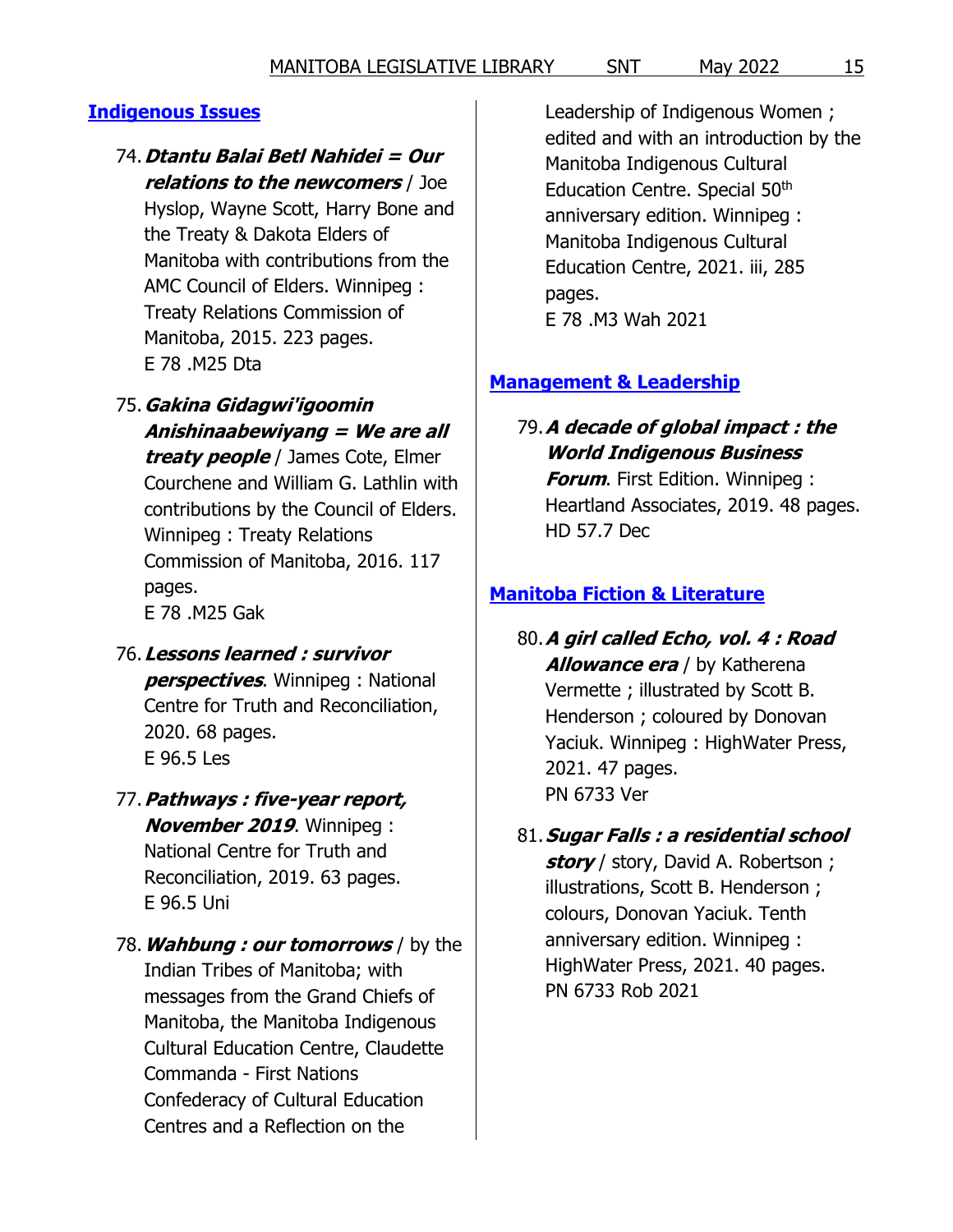### <span id="page-15-0"></span>**[Media & Communication](https://legislativelibrary.mb.catalogue.libraries.coop/eg/opac/results?_special=1&tag=871&subfield=a&term=SNT+media+communication&locg=1101)**

- 82.**The good ole days of video rental : warm and fuzzy (tracking adjustments not necessary!) memories of the Golden Age of the Home video era** / Kevin Doherty & Bill Hrenchuk ; illustrations by Bill Hrenchuk. Winnipeg : Kevin Doherty and Bill Hrenchuk, 2021. 202 pages. HD 9697 .V543 Doh
- 83.**Notes from a pandemic : a year of life and death** / as seen through the

nightly dispatches of Free Press editor Paul Samyn. Winnipeg : Winnipeg Free Press, 2021. 1 volume. RA 644 .C67 Sam

### <span id="page-15-1"></span>**[Transportation](https://legislativelibrary.mb.catalogue.libraries.coop/eg/opac/results?_special=1&tag=871&subfield=a&term=SNT+transportation&locg=1101)**

84.**Canadian Railways : tales of the Silver Lady** / by David Maiers. Roblin : David Maiers, 2021. 26 pages. HE 2805 Mai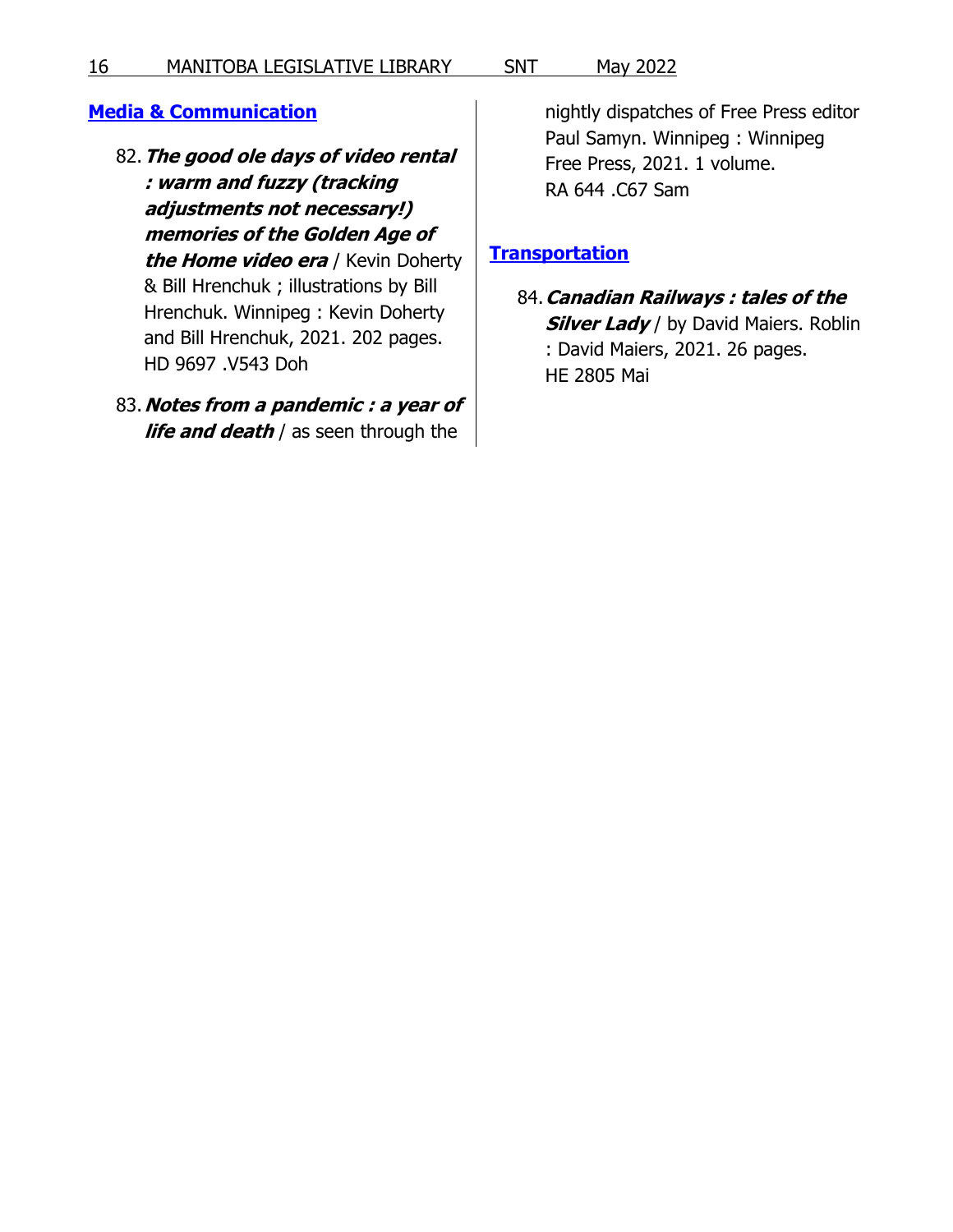# <span id="page-16-0"></span>Request form for Selected New Titles May 2022

LEGISLATIVE LIBRARY OF MANITOBA Room 100 - 200 VAUGHAN STREET Phone: (204) 945-4330 Fax: (204) 948-1312 E-mail: [legislative\\_library@gov.mb.ca](mailto:legislative_library@gov.mb.ca)

#### **NAME**

**DEPARTMENT**

#### **PHONE**

Please circle the numbers corresponding to the items you would like and email or fax this request form to the Legislative Library. You may also phone in your request to the above number, or send it by mail to the above address.

|     |  |  |                            |  | 1 2 3 4 5 6 7 8 9 10 |    |
|-----|--|--|----------------------------|--|----------------------|----|
|     |  |  | 11 12 13 14 15 16 17 18 19 |  |                      | 20 |
|     |  |  | 21 22 23 24 25 26 27 28 29 |  |                      | 30 |
|     |  |  | 31 32 33 34 35 36 37 38 39 |  |                      | 40 |
| -41 |  |  |                            |  |                      |    |

# **If you would prefer to receive this publication electronically, please let us know a[t legislative\\_library@gov.mb.ca.](mailto:legislative_library@gov.mb.ca)**